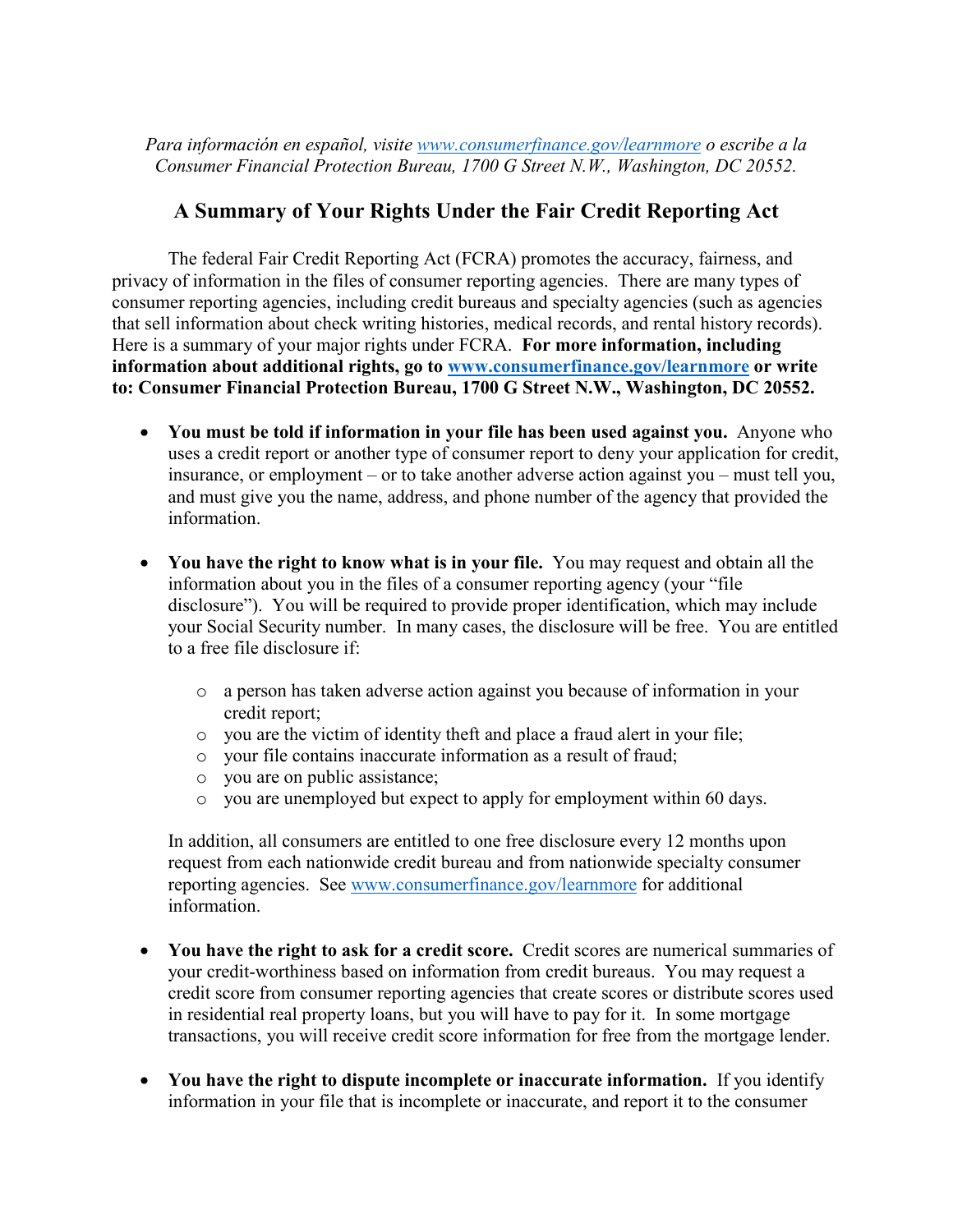reporting agency, the agency must investigate unless your dispute is frivolous. See [www.consumerfinance.gov/learnmore](http://www.consumerfinance.gov/learnmore) for an explanation of dispute procedures.

- **Consumer reporting agencies must correct or delete inaccurate, incomplete, or unverifiable information.** Inaccurate, incomplete, or unverifiable information must be removed or corrected, usually within 30 days. However, a consumer reporting agency may continue to report information it has verified as accurate.
- **Consumer reporting agencies may not report outdated negative information.** In most cases, a consumer reporting agency may not report negative information that is more than seven years old, or bankruptcies that are more than 10 years old.
- **Access to your file is limited.** A consumer reporting agency may provide information about you only to people with a valid need – usually to consider an application with a creditor, insurer, employer, landlord, or other business. The FCRA specifies those with a valid need for access.
- **You must give your consent for reports to be provided to employers.** A consumer reporting agency may not give out information about you to your employer, or a potential employer, without your written consent given to the employer. Written consent generally is not required in the trucking industry. For more information, go to [www.consumerfinance.gov/learnmore.](http://www.consumerfinance.gov/learnmore)
- **You may limit "prescreened" offers of credit and insurance you get based on information in your credit report.** Unsolicited "prescreened" offers for credit and insurance must include a toll-free phone number you can call if you choose to remove your name and address form the lists these offers are based on. You may opt out with the nationwide credit bureaus at 1-888-5-OPTOUT (1-888-567-8688).
- The following FCRA right applies with respect to nationwide consumer reporting agencies**:**

**CONSUMERS HAVE THE RIGHT TO OBTAIN A SECURITY FREEZE**

**You have a right to place a "security freeze" on your credit report, which will prohibit a consumer reporting agency from releasing information in your credit report without your express authorization.** The security freeze is designed to prevent credit, loans, and services from being approved in your name without your consent. However, you should be aware that using a security freeze to take control over who gets access to the personal and financial information in your credit report may delay, interfere with, or prohibit the timely approval of any subsequent request or application you make regarding a new loan, credit, mortgage, or any other account involving the extension of credit.

As an alternative to a security freeze, you have the right to place an initial or extended fraud alert on your credit file at no cost. An initial fraud alert is a 1-year alert that is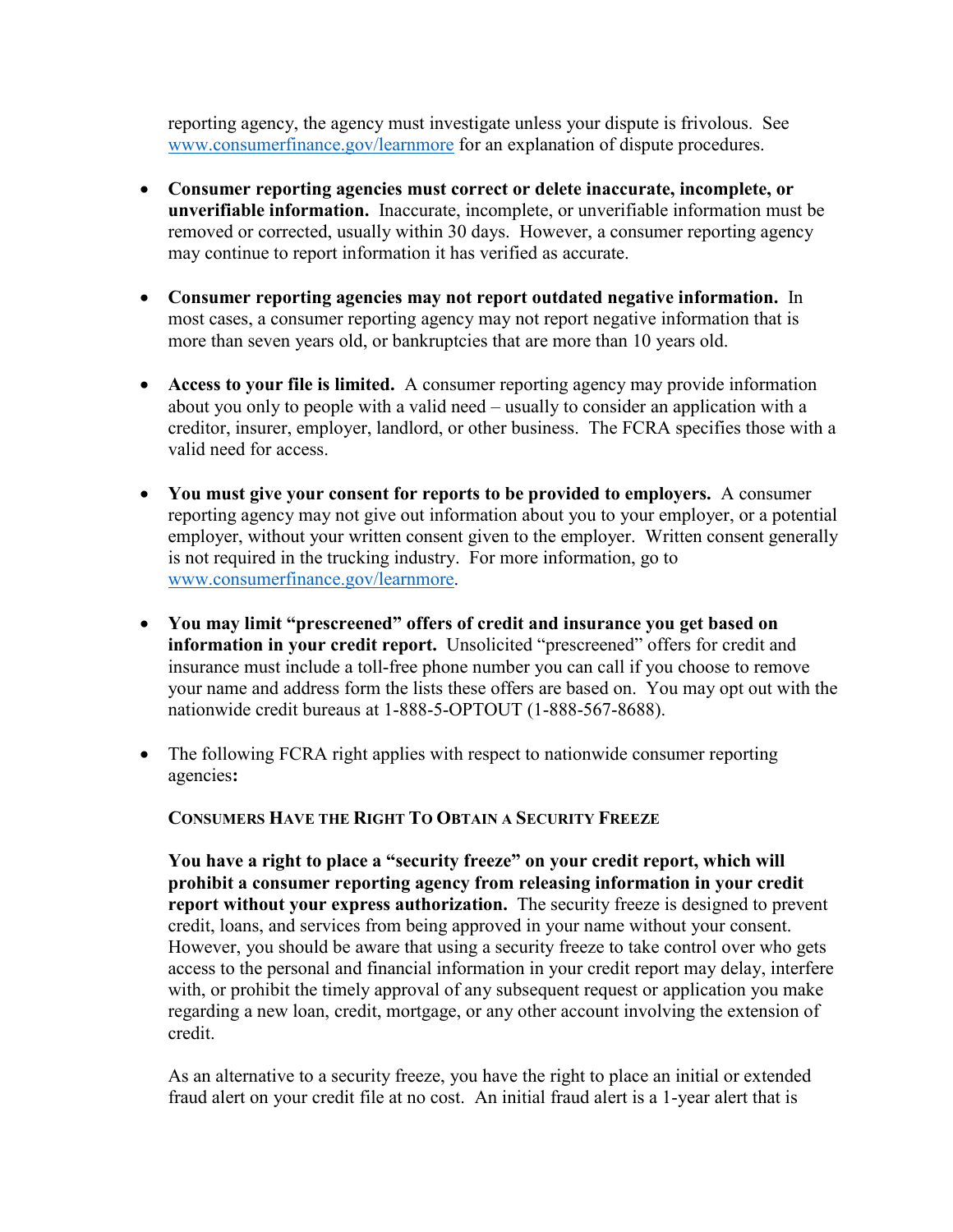placed on a consumer's credit file. Upon seeing a fraud alert display on a consumer's credit file, a business is required to take steps to verify the consumer's identity before extending new credit. If you are a victim of identity theft, you are entitled to an extended fraud alert, which is a fraud alert lasting 7 years.

A security freeze does not apply to a person or entity, or its affiliates, or collection agencies acting on behalf of the person or entity, with which you have an existing account that requests information in your credit report for the purposes of reviewing or collecting the account. Reviewing the account includes activities related to account maintenance, monitoring, credit line increases, and account upgrades and enhancements.

- **You may seek damages from violators.** If a consumer reporting agency, or, in some cases, a user of consumer reports or a furnisher of information to a consumer reporting agency violates the FCRA, you may be able to sue in state or federal court.
- **Identity theft victims and active duty military personnel have additional rights.** For more information, visit [www.consumerfinance.gov/learnmore.](http://www.consumerfinance.gov/learnmore)

**States may enforce the FCRA, and many states have their own consumer reporting laws. In some cases, you may have more rights under state law. For more information, contact your state or local consumer protection agency or your state Attorney General. For information about your federal rights, contact:**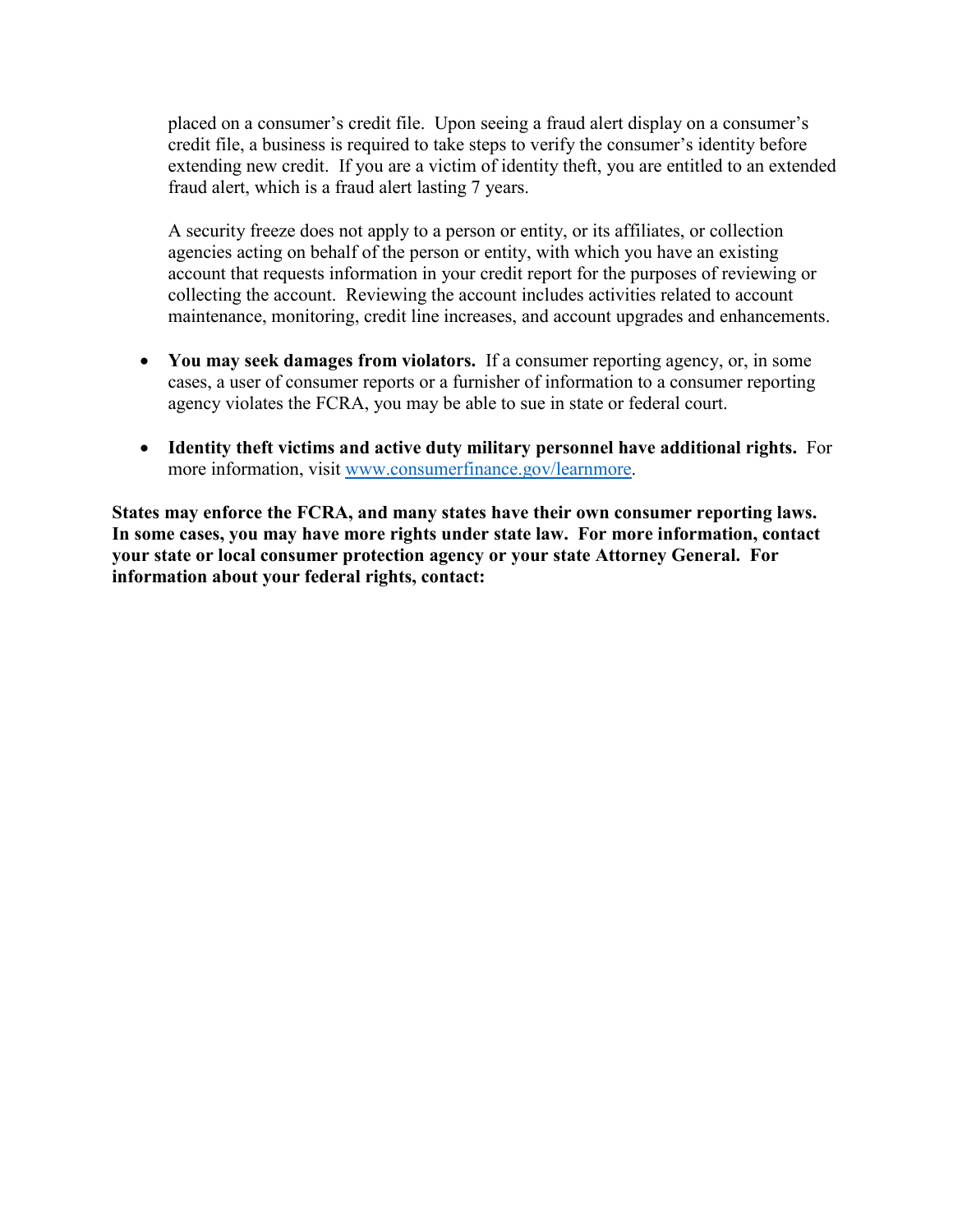| <b>TYPE OF BUSINESS:</b>                                                                                                                                                                                                                                                                                                            | <b>CONTACT:</b>                                                                                                                                                                                         |
|-------------------------------------------------------------------------------------------------------------------------------------------------------------------------------------------------------------------------------------------------------------------------------------------------------------------------------------|---------------------------------------------------------------------------------------------------------------------------------------------------------------------------------------------------------|
| 1.a. Banks, savings associations, and credit<br>unions with total assets of over \$10 billion<br>and their affiliates                                                                                                                                                                                                               | a. Consumer Financial Protection Bureau<br>1700 G Street, N.W.<br>Washington, DC 20552                                                                                                                  |
| b. Such affiliates that are not banks, savings<br>associations, or credit unions also should list,<br>in addition to the CFPB:                                                                                                                                                                                                      | b. Federal Trade Commission<br><b>Consumer Response Center</b><br>600 Pennsylvania Avenue, N.W.<br>Washington, DC 20580<br>$(877)$ 382-4357                                                             |
| 2. To the extent not included in item 1<br>above:<br>a. National banks, federal savings<br>associations, and federal branches and<br>federal agencies of foreign banks                                                                                                                                                              | a. Office of the Comptroller of the Currency<br><b>Customer Assistance Group</b><br>1301 McKinney Street, Suite 3450<br>Houston, TX 77010-9050                                                          |
| b. State member banks, branches and<br>agencies of foreign banks (other than federal<br>branches, federal agencies, and Insured State<br>Branches of Foreign Banks), commercial<br>lending companies owned or controlled by<br>foreign banks, and organizations operating<br>under section 25 or 25A of the Federal<br>Reserve Act. | b. Federal Reserve Consumer Help Center<br>P.O. Box 1200<br>Minneapolis, MN 55480                                                                                                                       |
| c. Nonmember Insured Banks, Insured State<br>Branches of Foreign Banks, and insured state<br>savings associations                                                                                                                                                                                                                   | c. FDIC Consumer Response Center<br>1100 Walnut Street, Box #11<br>Kansas City, MO 64106                                                                                                                |
| d. Federal Credit Unions                                                                                                                                                                                                                                                                                                            | d. National Credit Union Administration<br>Office of Consumer Financial Protection<br>(OCFP)<br>Division of Consumer Compliance Policy and<br>Outreach<br>1775 Duke Street<br>Alexandria, VA 22314      |
| 3. Air carriers                                                                                                                                                                                                                                                                                                                     | Asst. General Counsel for Aviation<br>Enforcement & Proceedings<br><b>Aviation Consumer Protection Division</b><br>Department of Transportation<br>1200 New Jersey Avenue, S.E.<br>Washington, DC 20590 |